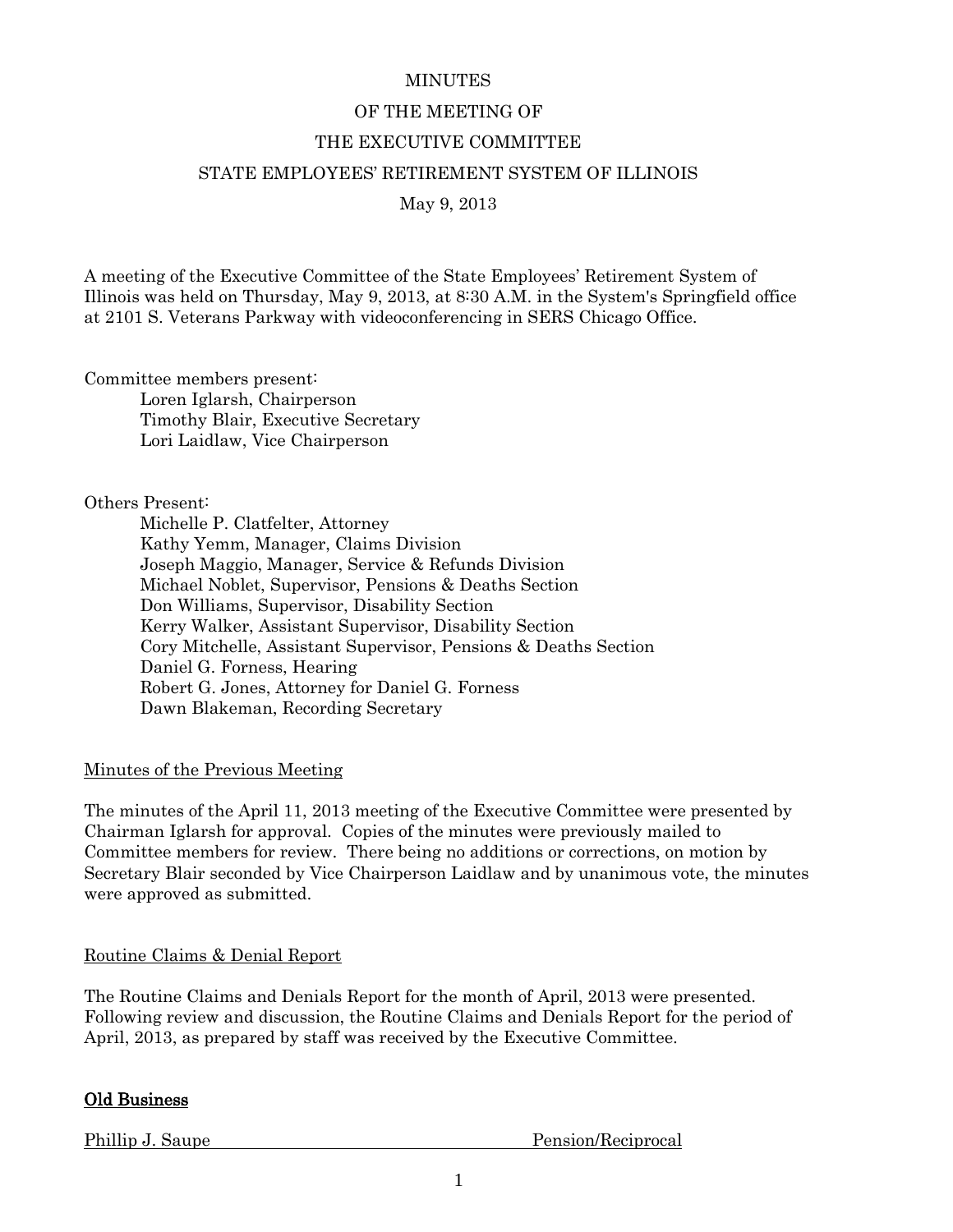On June 1, 2012, Mr. Saupe retired under the Reciprocal Act with the State Employees' Retirement System (SERS) and State Universities Retirement System (SURS).

Based upon a review of the file and information submitted, the Executive Committee finds Phillip Saupe is receiving a retirement annuity as of June 1, 2012 and during the application process for his retirement annuity, he indicated he wanted to retire under the reciprocal option.

Mr. Saupe was initially paid \$5,883.76. After the reciprocal exchange was complete it was determined a proportional reduction was necessary because his combined benefits exceeded the 80% maximum. His benefit from SERS was reduced to \$5,491.01.

In a letter dated November 9, 2012, Mr. Saupe sent in a written request to appear before the Executive Committee to appeal the reduction of his SERS pension.

Mr. Phillip J. Saupe along with his friend, Mr. Bruce Bialorucki, appeared before the Committee during the December 6, 2012 meeting. A personal hearing was accomplished and a record of this hearing has been made a part of the member's file.

He stated he doesn't believe that he made any errors and that he should not be punished for our errors.

Following a review of the file and some discussion, the Committee has recommended that the appeal of Phillip J. Saupe be deferred so that the Supervisor of the Pension Section can contact the SURS office to verify that Mr. Saupe could change his retirement within the provisions of the law. He also wants to transfer creditable service to SERS under the provisions of SB65 providing the Police Funds of Benton and Mt. Vernon approve the repayment and transfer under the provisions of SB65.

#### New Business

Daniel G. Forness Service

Daniel G. Forness applied for retirement to start January 1, 2013. He previously requested to purchase 14 months of military service and for the money to be taken from his sick & vacation lump sum payment.

When Mr. Forness called inquiring on payment he was told that we didn't get the payment and he didn't have enough time to retire at that time and that his pension is deferred for 13 months. Per a telephone conversation to the Service & Refunds Division, on January 22, 2013, Mr. Forness said he was under the understanding from a previous visit to the office that his Military time would be arranged for payment through the 1404 form. However the 1404 form is for vacation & sick credit only. Through misunderstanding Mr. Forness does not have enough time to retire effective January 1, 2013 as intended.

 Mr. Forness' Attorney Robert G. Jones in a letter dated February 11, 2013 is requesting a personal appearance before the Executive Committee. He is asking that Mr. Forness be allowed to purchase the necessary time to reach 20 years of service time even though he retired effective January 1, 2013. By law, optional service credit must be purchased prior to retirement.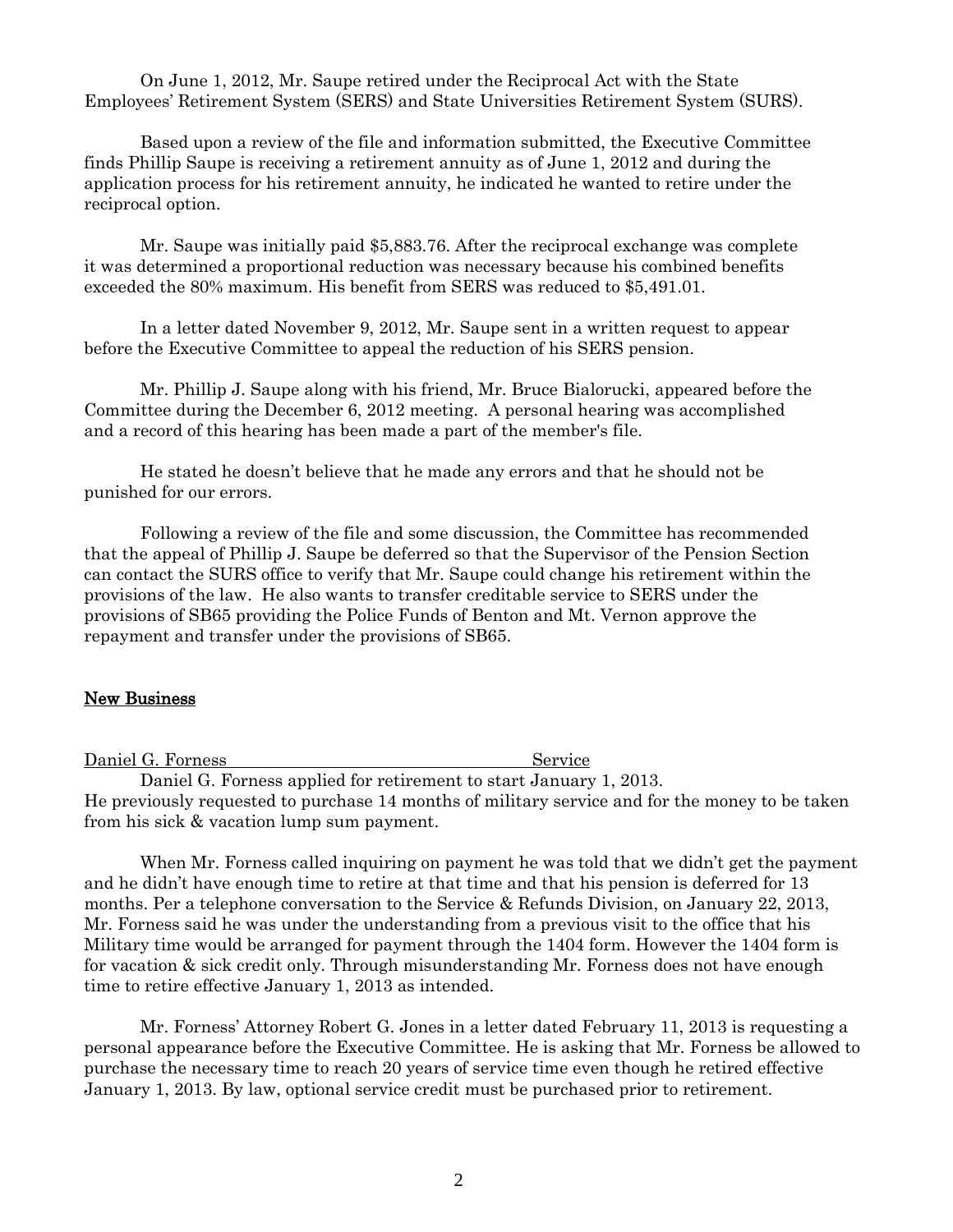Following a review of the file and some discussion, Chairman Iglarsh moved to approve the purchase provided that the payment is made within 30 days of the billing notice date. Vice Chairperson Laidlaw seconded the motion and all were in favor.

James Durham Service

Mr. Durham has requested a written appeal with the Executive Committee. He is requesting that he be allowed to purchase 1 month of military service even though he retired effective August 1, 2011.

Mr. Durham requested and was approved in the November 2011, Executive Meeting to purchase the required military time to reach the 20 years of alternative formula with the stipulation that the "payment is made within 30 days of the billing notice".

- 1. On November 22, 2011 a letter was sent to Mr. Durham and was returned by the post office;
- 2. On December 19, 2011 a second letter was sent out and signed by Mr. Durham's spouse;

Following a review of the file and some discussion, Secretary Blair moved to deny James Durham's request to purchase 1 month of military service. Chairman Iglarsh seconded the motion and all were in favor.

Laura Esparza 1986 1996 1997 - Non-Occupational Disability/90day Laura Esparza works for a state agency and a medical leave of absence was granted.

Ms. Esparza's claim for disability benefits was denied due to failure to apply for nonoccupational disability benefits within the proper time frame.

Based upon a review of the file and information submitted, the Committee finds Ms. Esparza works for a state agency, and was granted a medical leave of absence.

The System did not receive the employee's application for disability benefits within the time limitation pursuant to non-occupational disability benefits as noted in 40 ILCS 5/14-124. Therefore, the application was denied.

She has requested an appeal pursuant to the denial of disability benefits due to the late filing. Information was received with the appeal request which lists the reasons the employee did not file on a timely basis.

Based on the facts of this case and information submitted, the Committee recommends approving Laura Esparza's appeal for the waiver of the 90 day filing limitation.

 Following a review of the file and some discussion, Vice Chairperson Laidlaw moved approval of the appeal of Laura Esparza for a waiver of the 90 day filing limitation for nonoccupational disability benefits. Chairman Iglarsh seconded the motion and all were in favor.

Robert Malburg **Community** Community Community Occupational Disability/12months Robert Malburg works for a state agency and a service connected leave of absence was granted.

Mr. Malburg's claim for disability benefits was denied due to failure to apply for occupational disability benefits within the proper time frame.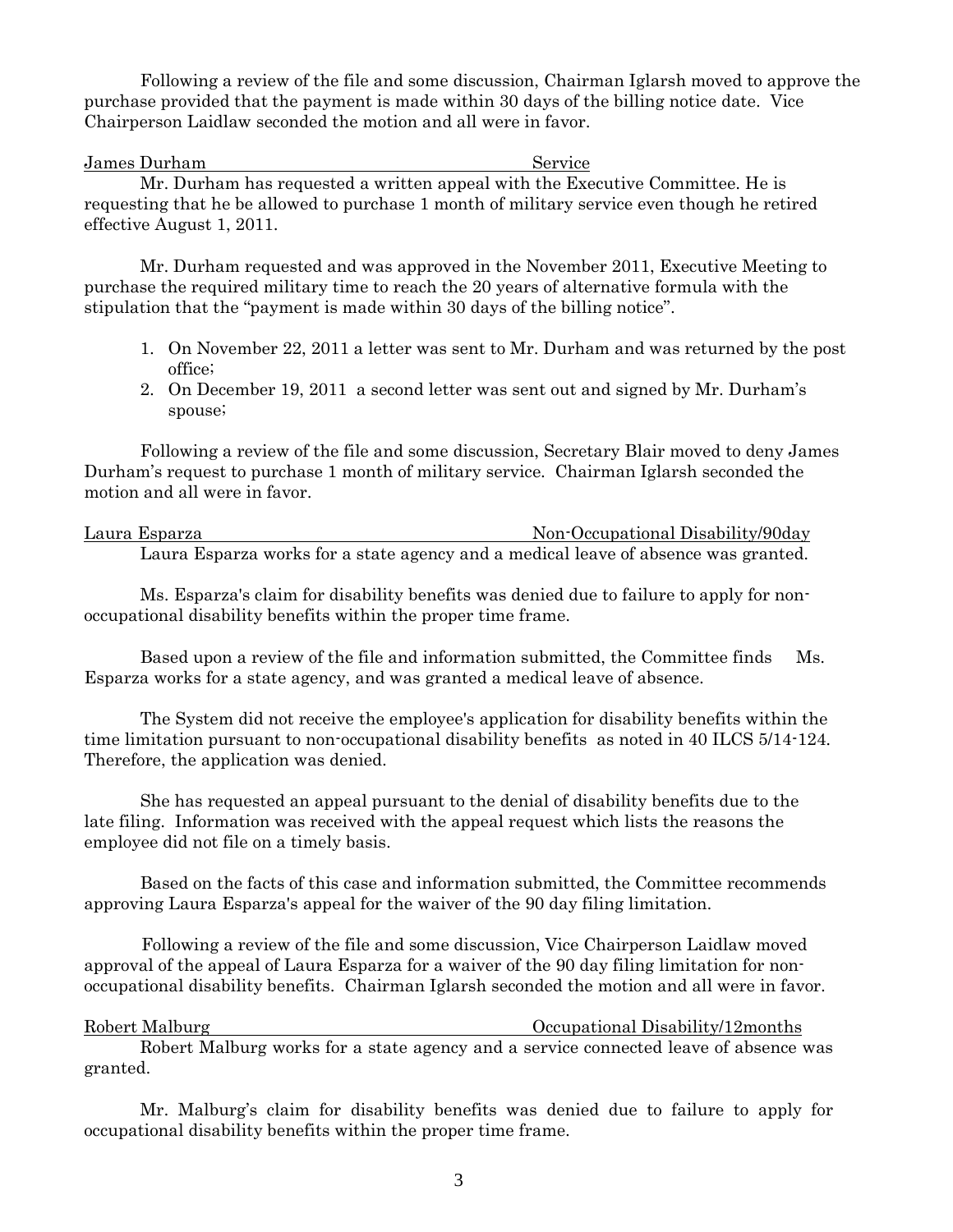Based upon a review of the file and information submitted, the Committee finds Robert Malburg works for a state agency and a service connected leave of absence was granted.

The System did not receive the employee's application for disability benefits within the time limitation pursuant to occupational disability benefits as noted in 40 ILCS 5/14-123, Therefore the application was denied.

Mr. Malburg requested a written appeal pursuant to the denial of disability benefits due to late filing. Information was received with the appeal request which lists the reasons the employee failed to file on a timely basis.

Based on the facts of this case and information submitted, the Committee recommends approving Robert Malburg's appeal for a waiver of the twelve month filing limitation.

Based on the facts of this case and information submitted, Chairman Iglarsh moved approval of the appeal of Robert Malburg for a waiver of the twelve month filing limitation for occupational disability. Vice Chairperson Laidlaw seconded the motion, and all were in favor.

| Glenn Johnson | Pension |
|---------------|---------|
|---------------|---------|

Mr. Johnson is receiving a retirement annuity from the System, with a retirement date of October 1, 2008.

During the application process for his retirement annuity he elected to participate in the level income option with his pension reduced at age 62.

Based upon a review of the file and information submitted, the Executive Committee finds Mr. Johnson is receiving a retirement annuity as of October 1, 2008 and during the application process for his retirement annuity, Mr. Johnson elected the level income option for age 62 on his retirement application.

Mr. Johnson was notified in accordance with his election at the time of retirement that his benefit would be reduced at age 62 by the amount of his SSA retirement annuity in accordance with Section 14-112 of the Illinois Pension Code.

Glenn Johnson requested a re- appeal before the Executive Committee. He is requesting that his level income option be revoked and the overpayment this will cause be waived.

Following a review of the file and some discussion, Vice Chairperson Laidlaw moved to deny Mr. Johnson's request to re-appeal. Secretary Blair seconded the motion and all were in favor.

Bobby Gray Survivor Refund

Bobby Gray is currently a deferred retiree with a pension effective date of May 1, 2013.

Based upon a review of the file and information submitted, the Executive Committee finds Bobby Gray is in a deferred status. Also noted is his retirement application dated October 5, 2011 indicated he had two (2) sons as dependent children.

In his appeal letter, Mr. Gray has indicated at the time the application was completed he had two (2) children as full time students and is now requesting a refund of his widow/survivor benefit.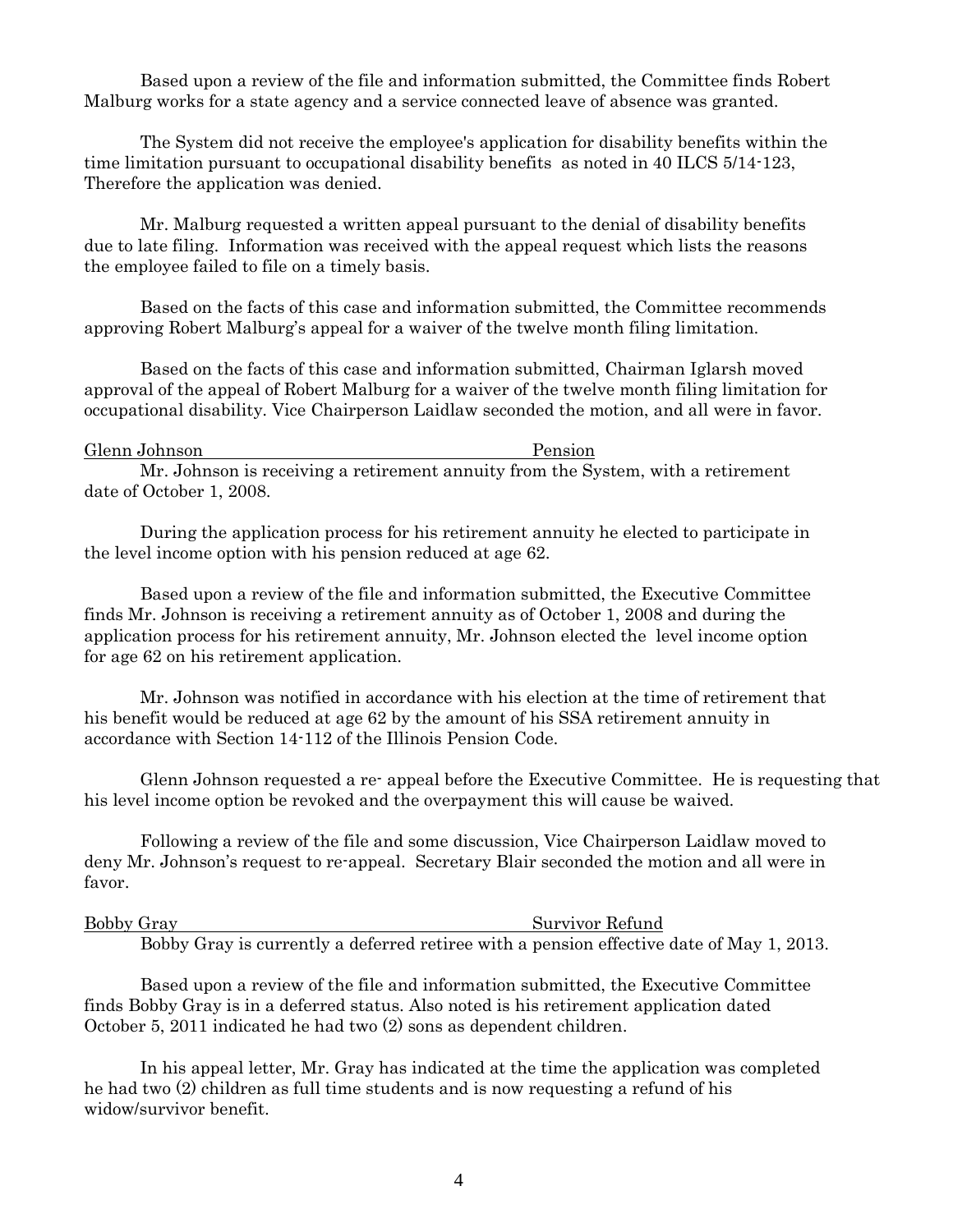Based upon the facts of this case and the information submitted, the Executive Committee has recommended deferring the request for further research.

Following a review of the file and some discussion, Executive Secretary Blair moved to defer the appeal of Bobby Gray. Chairman Iglarsh seconded the motion, and all were in favor.

| Debra Warden                                                              | Pension/Level Income |
|---------------------------------------------------------------------------|----------------------|
| Debra Warden is currently receiving a retirement annuity from the System. |                      |

Based upon a review of the file and information submitted, the Executive Committee finds Debra Warden began receiving a retirement annuity as of January 1, 2012. During the application process for her retirement annuity she elected not to participate in the level income option.

Ms. Warden stated during the application process for her retirement annuity that at the time of retirement the level income option was not in her best interest; however circumstances have changed and she would now like to participate in the level income option. Ms. Warden has now submitted a written appeal asking the Executive Committee to approve her request for her retirement annuity to be retroactively calculated under the level income option.

After discussion, the Executive Committee recommended denial of Debra Warden's appeal to participate in level income.

Following a review of the file and some discussion, Secretary Blair moved to deny the written appeal of Debra Warden. Vice Chairperson Laidlaw seconded the motion and all were in favor.

Steven Martin Non-Occupational Disability/SS Overpayment Steven Martin works for a state agency and was granted a medical leave of absence.

Mr. Martin received a retroactive disability benefit from the Social Security Administration (SSA) which created an overpayment of non-occupational disability benefits being paid by SERS.

Based upon a review of the file and information submitted, the Executive Committee finds the employee's work location is as stated and that he was granted a medical leave of absence.

Upon receipt of the information regarding Mr. Martin's SSA disability benefits award, he was contacted regarding the overpayment of non-occupational disability benefits. This overpayment was in accordance with 40 ILCS 5/14-125 and Section 1540.90 of the Illinois Administrative Code which indicate non-occupational disability benefits paid by the System are reduced by the SSA disability benefit.

Steven Martin requested an appeal of the reduction of his non-occupational disability benefits and overpayment of non-occupational disability benefits.

Following a review of the file and some discussion, Vice Chairperson Laidlaw moved that the appeal of Steven Martin be denied. Chairman Iglarsh seconded the motion, and all were in favor.